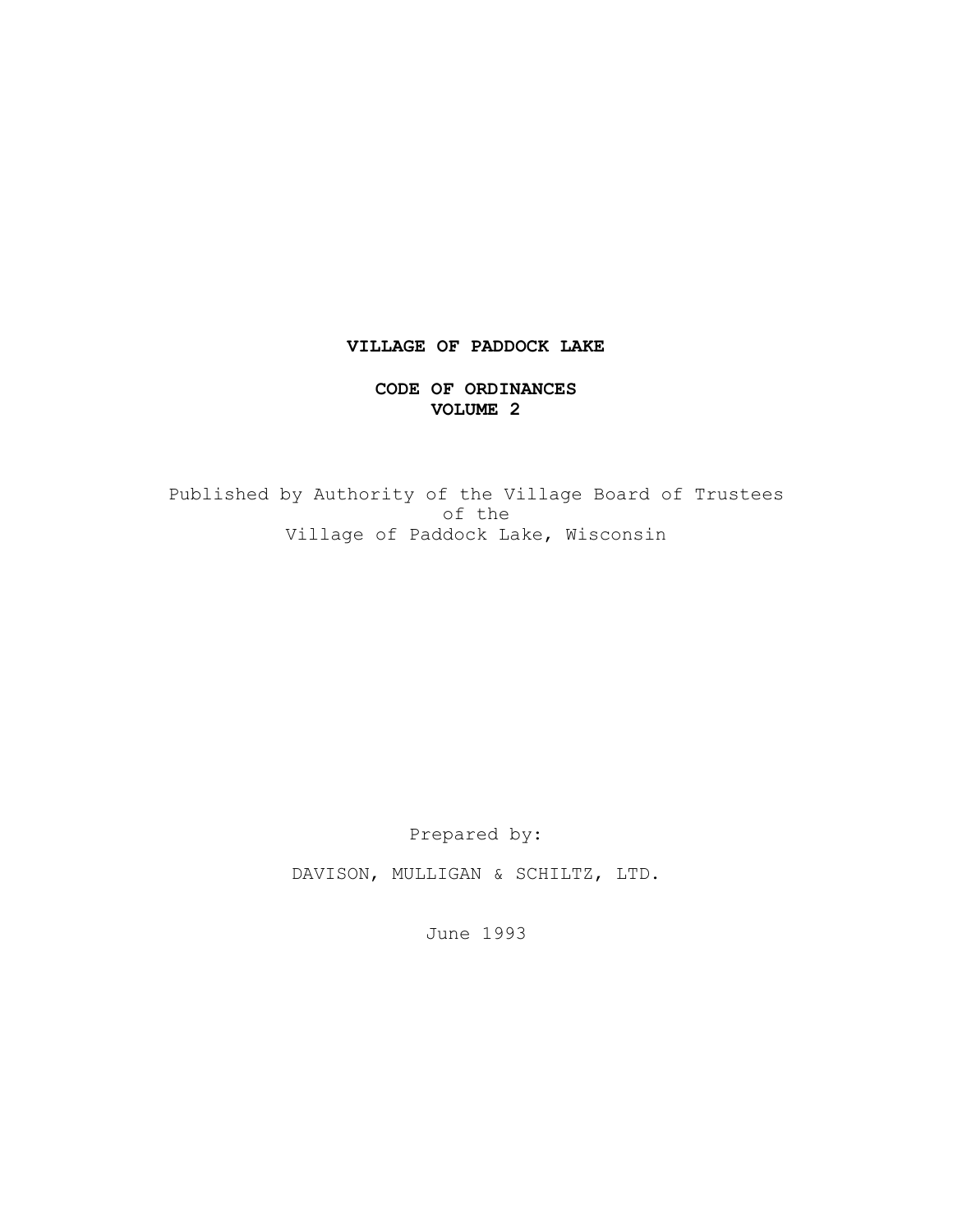### **VILLAGE OF PADDOCK LAKE CODE OF ORDINANCES TABLE OF CONTENTS**

- Chapter 1: GENERAL PROVISIONS **(FOUND IN VOLUME 1)**
- Chapter 2: VILLAGE BOARD **(FOUND IN VOLUME 1)**
- Chapter 3: VILLAGE ADMINISTRATION **(ENTIRE CHAPTER FOUND IN VOLUME 1)**
- 3.12 Plan Commission **(ALSO FOUND IN VOLUME 1)**
- Chapter 4: VILLAGE FINANCES **(ENTIRE CHAPTER FOUND IN VOLUME 1)**
- 4.07 Special Assessments **(ALSO FOUND IN VOLUME 1)**
- Chapter 5: RECYCLING **(FOUND IN VOLUME 1)**
- Chapter 6: STREETS

| 6.01 | Grades                                             |
|------|----------------------------------------------------|
| 6.02 | Sidewalk Construction and Repair                   |
| 6.03 | Driveways                                          |
| 6.04 | Culverts                                           |
| 6.05 | Right-Of-Way Management                            |
| 6.06 | Obstructions and Encroachments                     |
| 6.07 | Street Privilege Permit                            |
| 6.08 | Removal of Street Encroachment                     |
| 6.09 | Snow and Ice Removal                               |
| 6.10 | Trees                                              |
| 6.11 | Damages to or Obstruction of Streets               |
| 6.12 | Reserved                                           |
| 6.13 | Reserved                                           |
| 6.14 | Reserved                                           |
| 6.15 | Vehicles Transporting Septic or Holding Tank Waste |
|      |                                                    |

Chapter 7: MUNICIPAL UTILITIES

- I. VILLAGE OF PADDOCK LAKE WATER UTILITY DISTRICT
- 7.01 Definitions
- 7.02 Administration
- 7.03 PSC Rules Adopted
- 7.04 Construction and Extensions
- 7.05 Extensions of Mains: Location of Hydrants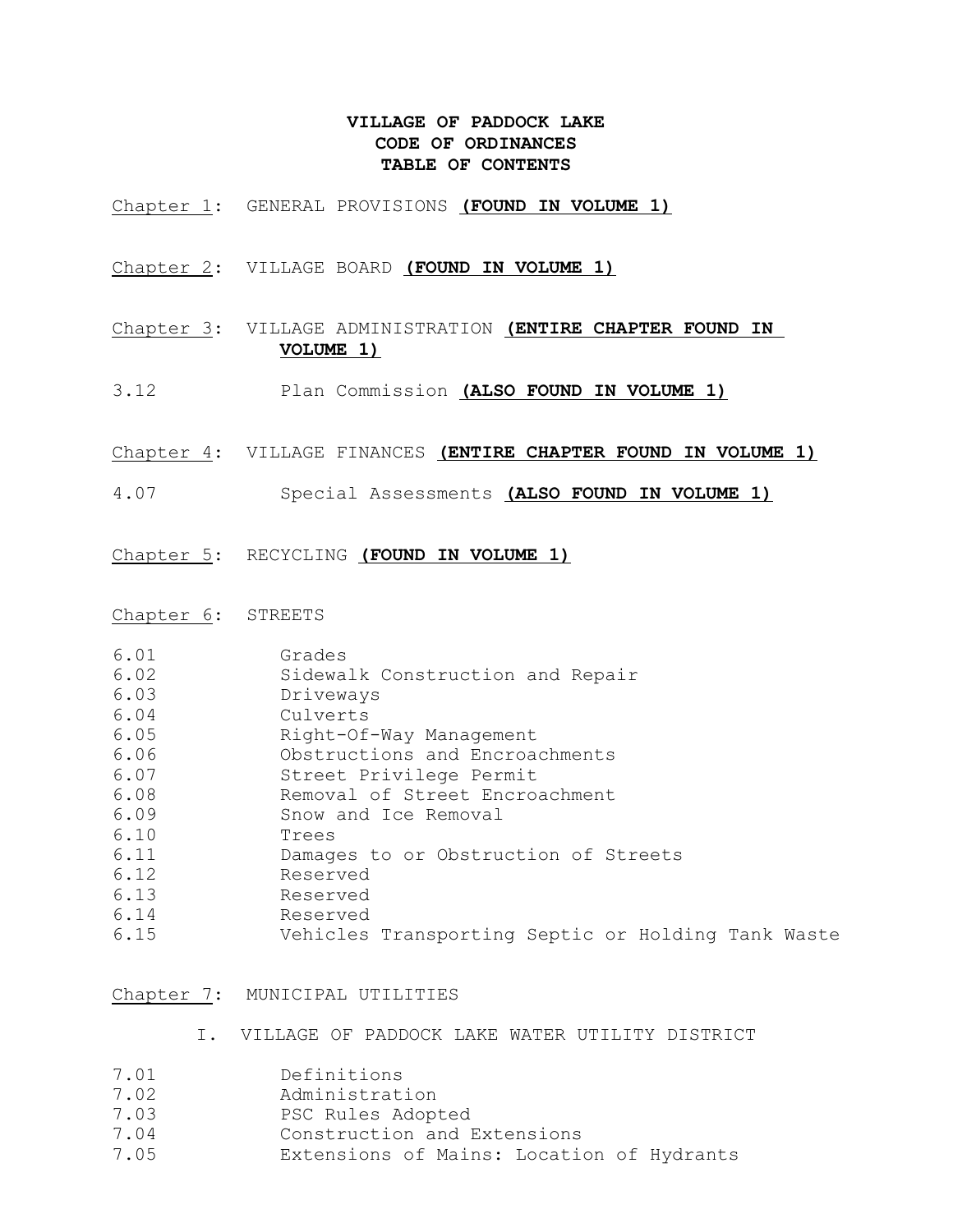| 7.06 | Inspection When Laying Mains                       |
|------|----------------------------------------------------|
| 7.07 | Rules for Extensions                               |
| 7.08 | Maps                                               |
| 7.09 | Application for Water Connections                  |
| 7.10 | Installation of Service                            |
| 7.11 | Maintaining Service Pipes                          |
| 7.12 | Repairs to Service Pipe                            |
| 7.13 | Record of Service Pipe Locations                   |
| 7.14 | Turning on Water                                   |
| 7.15 | Installation of Meters                             |
| 7.16 | Right of Access to Premises                        |
| 7.17 | Installation of New Services                       |
| 7.18 | Water Through Meter to be Paid for                 |
| 7.19 | Relocation of Meters                               |
| 7.20 | Testing Meters                                     |
| 7.21 | Meters Sealed                                      |
| 7.22 | Meters Tested for Accuracy                         |
| 7.23 | Fire Protection Service                            |
| 7.24 | Combination Fire Protection System                 |
| 7.25 | Valves on Automatic Sprinklers                     |
| 7.26 | Private Fire Hydrant Service                       |
| 7.27 | Testing of Unmetered Connections for Fire Devices  |
| 7.28 | Restrictions on Private Fire Protection Systems    |
| 7.29 | Discontinuance of Service for Repairs              |
| 7.30 | Consumer's Risk                                    |
| 7.31 | Vacation of Premises                               |
| 7.32 | Water Service Billing                              |
| 7.33 | Discontinuance of Service for Nonpayment of Bill   |
| 7.34 | Estimated Readings                                 |
| 7.35 | How Account Computed When Meter Fails to Register  |
| 7.36 | Charges for Removing Meter                         |
| 7.37 | Failure to Receive Bill                            |
| 7.38 | Deposits                                           |
| 7.39 | Delinquent Accounts                                |
| 7.40 | Operating Valves, Hydrants, Etc.                   |
| 7.41 | Thawing Frozen Services                            |
| 7.42 | Extraterritorial Water Service                     |
| 7.43 | Regulations for Extraterritorial Service           |
| 7.44 | Controlling Valve/Meter for Hydrant Nozzle         |
| 7.45 | Continuing Rights and Claims                       |
| 7.46 | Remote Reading Registers                           |
| 7.47 | Cross Connections                                  |
| 7.48 | Compulsory Hook-up                                 |
| 7.49 | Water Supply System Facilities                     |
| 7.50 | Private Well Abandonment and Well Operation Permit |
| 7.51 | Commercial Buildings                               |
| 7.52 | Water Rates                                        |
| 7.53 | Westside Water System Infrastructure Assessments   |
|      | PADDOCK LAKE SEWER UTILITY DISTRICTS<br>II.        |

- 7.54 Definitions<br>7.55 Use of the F
- Use of the Public Sewers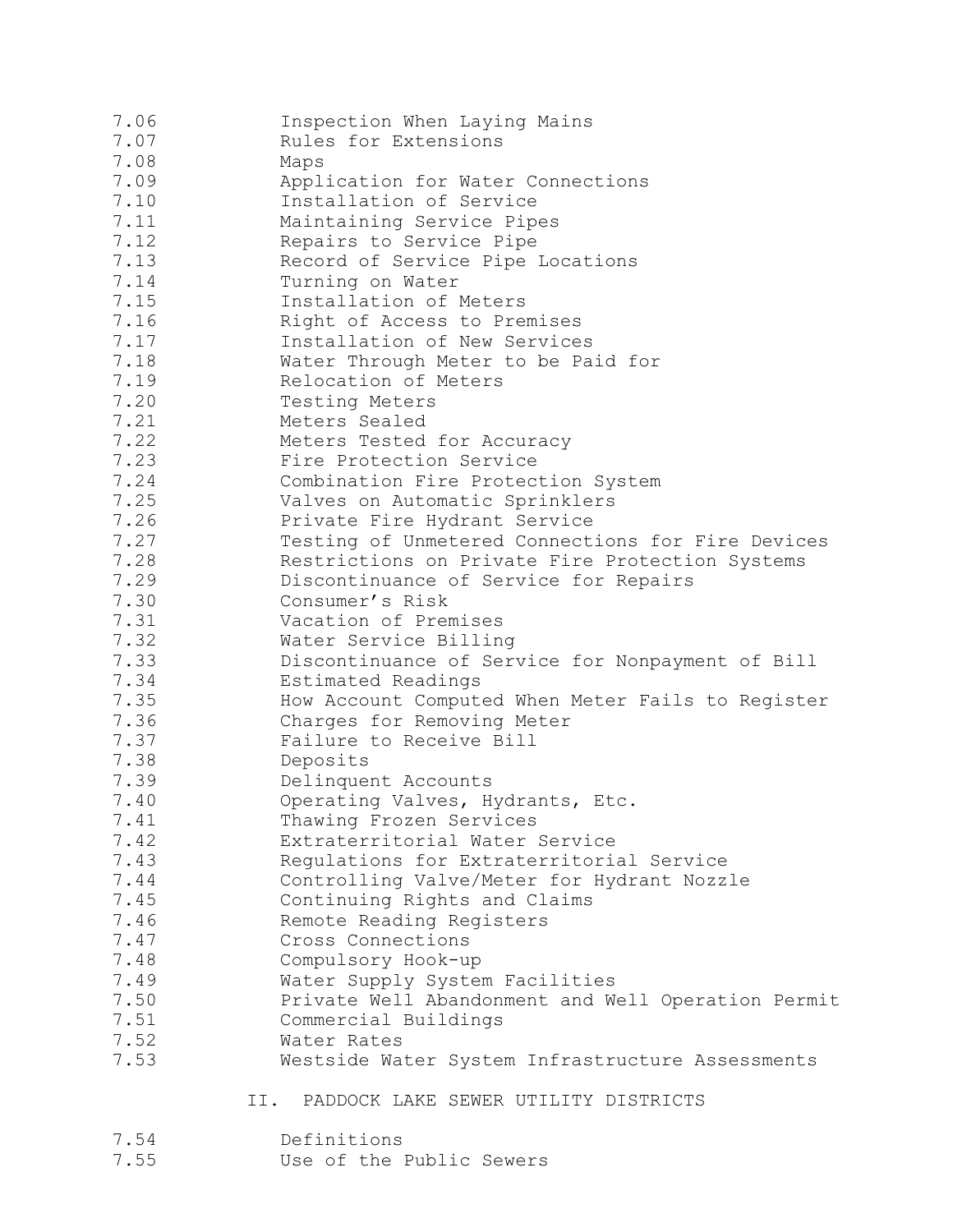| 7.56<br>7.57<br>7.58 | Industrial Wastes in Public Sewers<br>Basis for Sewer Service Charges<br>Amount of Sewer Service Charges |
|----------------------|----------------------------------------------------------------------------------------------------------|
| 7.59                 | Billing Practice                                                                                         |
| 7.60                 | Right of Entry, Safety and Identification                                                                |
| 7.61                 | Sewer Construction and Connections                                                                       |
| 7.62                 | Audit, Notification and Records                                                                          |
| 7.63                 | Land Developments - Sewers                                                                               |
| 7.64                 | Notice of Violation                                                                                      |
| 7.65                 | Rules for Extensions                                                                                     |
| 7.66                 | Deferment of Special Assessments - A-1<br>Agricultural Property                                          |
| 7.67<br>7.68<br>7.69 | Sewer System Facilities<br>Appeals<br>Conflicting Ordinances Repealed                                    |

## Chapter 8: PLUMBING REGULATIONS

| 8.01 | Definitions                   |
|------|-------------------------------|
| 8.02 | Wisconsin State Plumbing Code |
| 8.03 | Permits                       |
| 8.04 | Bond Required                 |
| 8.05 | Water Pipes and Water Pumps   |

## Chapter 9: BUILDING PERMIT AND STREET FEES

9.01 Building Permit and Street Fees

Chapter 10: VILLAGE TREE COMMISSION

| 10.01 | Intent and Purpose                                 |
|-------|----------------------------------------------------|
| 10.02 | Definitions                                        |
| 10.03 | Tree Commission                                    |
| 10.04 | Permits                                            |
| 10.05 | Rules and Regulations Regarding Trees and Shrubs   |
|       | in or upon Public Rights of Way and Areas          |
| 10.06 | Injury to Trees or Shrubs Prohibited               |
| 10.07 | Moving Buildings and Structures                    |
| 10.08 | Sidewalks                                          |
| 10.09 | Barricades                                         |
| 10.10 | Cost of Planting, Removal and Protection of Trees  |
|       | and Shrubs                                         |
| 10.11 | Village Master Tree Plan                           |
| 10.12 | Notices-City Parkways                              |
| 10.13 | Public Nuisance-Private Premises                   |
| 10.14 | License or Permit Revocation                       |
| 10.15 | Appeal                                             |
| 10.16 | No Guarantee, Warranty or Causes of Action Created |
| 10.17 | Severability                                       |
| 10.18 | Penalty                                            |
|       |                                                    |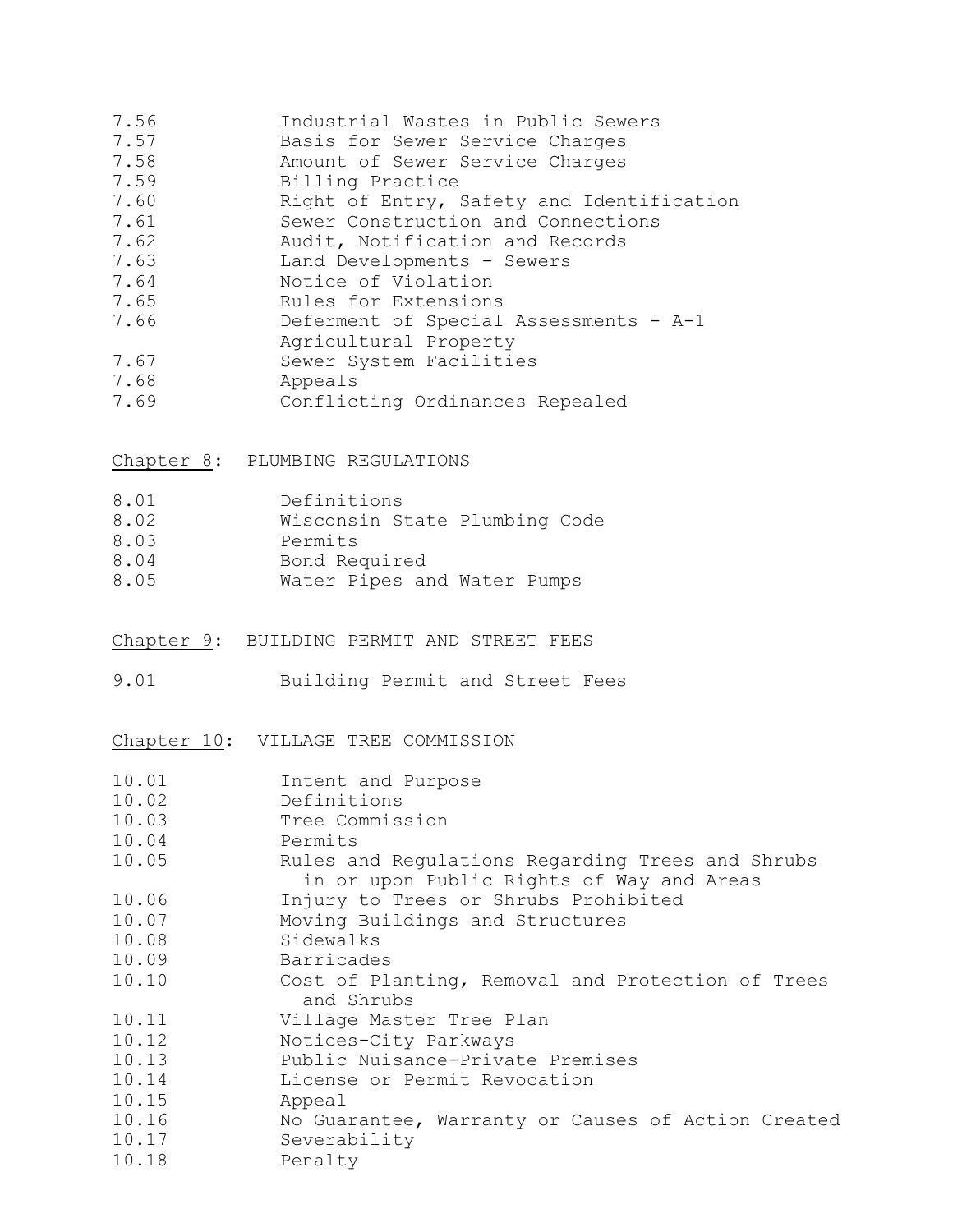#### Chapter 11: ROAD NAMING AND BUILDING NUMBERING **(FOUND IN VOLUME 1)**

Chapter 12: ZONING AND BUILDING REGULATIONS

| 12.01 |  | Preliminary Considerations |
|-------|--|----------------------------|
|-------|--|----------------------------|

- 12.02 Interpretation
- 12.03 Permits
- 12.04 General Land Use Regulations
- 12.05 Zoning Districts
- 12.06 Conditional Uses
- 12.07 Modifications and Exceptions
- 12.08 Nonconforming Lots, Structures and Uses
- 12.09 Board of Zoning Appeals
- 12.10 Changes and Amendments
- 12.11 Definitions
- 12.12 Paddock Lake Design Review Process
- 12.13 Construction Site Erosion and Sediment Control<br>12.14 Enforcement of State Building Code
- Enforcement of State Building Code
- 12.15 Building Site Start Times
- 12.16 RESERVED
- 12.17 RESERVED
- 12.18 Post-Construction Stormwater Management
- 12.19 Illicit Discharges and Connections

Chapter 13: SWIMMING POOLS

| 13.01 | Definitions                        |
|-------|------------------------------------|
| 13.02 | Permit Required                    |
| 13.03 | Location of Outdoor Swimming Pools |
| 13.04 | Fencing Required                   |
| 13.05 | Electrical Service and Wiring      |
| 13.06 | Periodical Inspection              |

Chapter 14: FENCES

| 14.01 | Definitions                         |
|-------|-------------------------------------|
| 14.02 | Residential Districts               |
| 14.03 | Commercial and Industrial Districts |
| 14.04 | Security Fences                     |
| 14.05 | Agricultural District               |
| 14.06 | Nuisance Abatement                  |
| 14.07 | Permits                             |
| 14.08 | Dilapidated Fences                  |

Chapter 15: REGULATION OF PADDOCK LAKE **(FOUND IN VOLUME 1)**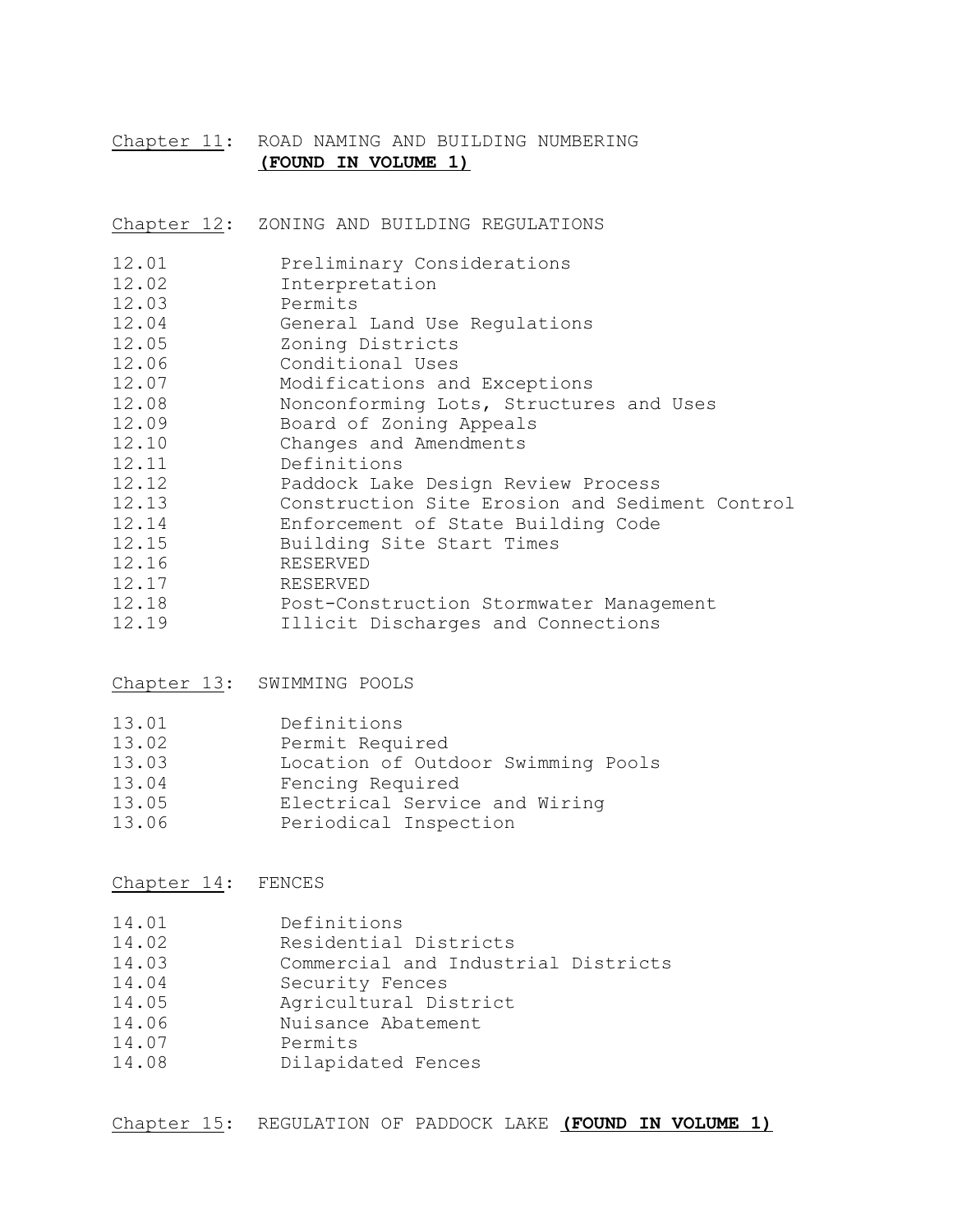- Chapter 16: REGULATION OF HOOKER LAKE **(FOUND IN VOLUME 1)**
- Chapter 17: ENVIRONMENTAL REGULATIONS **(FOUND IN VOLUME 1)**
- Chapter 18: NUISANCES **(FOUND IN VOLUME 1)**
- Chapter 19: DOGS AND CATS **(FOUND IN VOLUME 1)**
- Chapter 20: BUSINESS LICENSES AND PERMITS **(FOUND IN VOLUME 1)**
- Chapter 21: DIRECT SELLERS **(FOUND IN VOLUME 1)**
- Chapter 22: LIQUOR AND BEER LICENSES **(FOUND IN VOLUME 1)**
- Chapter 23: CABARETS **(FOUND IN VOLUME 1)**
- Chapter 24: AMUSEMENT MACHINES AND CIGARETTES **(FOUND IN VOLUME 1)**
- Chapter 25: OFFENSES AGAINST PUBLIC PEACE, SAFETY & MORALS **(FOUND IN VOLUME 1)**
- Chapter 26: TRAFFIC REGULATIONS **(FOUND IN VOLUME 1)**
- Chapter 27: SNOWMOBILES **(FOUND IN VOLUME 1)**
- Chapter 28: BICYCLES AND BICYCLE LANES **(FOUND IN VOLUME 1)**

#### Chapter 29: ANNEXATIONS

| 29.01 | Annexation of Christ Lutheran Church             |
|-------|--------------------------------------------------|
| 29.02 | Annexation of Nolan Property                     |
| 29.03 | Annexation of Buchman Property                   |
| 29.04 | Annexation of Bryzek Property                    |
| 29.05 | Annexation of Additional Bryzek Property         |
| 29.06 | Annexation of Pathway Development Corp. Property |
| 29.07 | Annexation of Lehnert Property and Johnson       |
|       | Property                                         |
| 29.08 | Annexation of the Union League Boys and Girls    |
|       | Clubs Property                                   |
| 29.09 | Annexation of the Proposed LJK Planned Unit      |
|       |                                                  |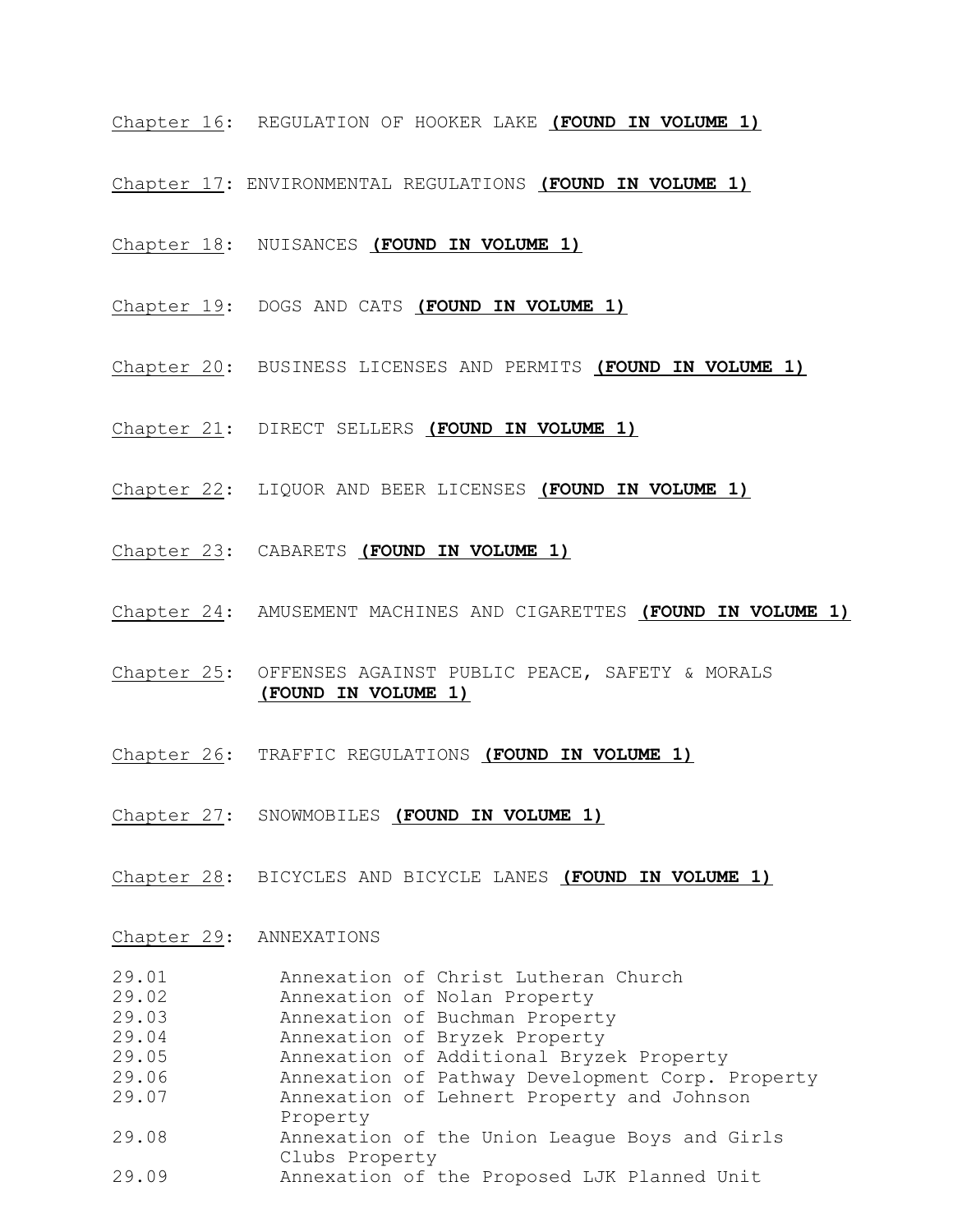|                                  | Development Property                                                                                                    |
|----------------------------------|-------------------------------------------------------------------------------------------------------------------------|
| 29.10                            | Annexation of Glover Property                                                                                           |
| 29.11                            | Annexation of Carl Bryzek Farms, LLC Property                                                                           |
| 29.12                            | Annexation of Dennis and Diane Hasting Property                                                                         |
| 29.13                            | Annexation of Brink Family Properties, LLC<br>Property                                                                  |
| 29.14                            | Annexation of Portzen Trust Property                                                                                    |
| 29.15                            | Attachment of Folan Property                                                                                            |
| 29.16                            | Attachment of Blagg Property                                                                                            |
| 29.17                            | Attachment of Westosha Central High School<br>Property                                                                  |
| 29.18                            | Attachment of Antioch Holdings, LLC Property                                                                            |
| 29.19                            | Attachment of Countryside Commerce Center, LLC<br>Property                                                              |
| 29.20                            | Attachment of Filiatreault Property                                                                                     |
| 29.21                            | Attachment of Duck Pond, LLC Property                                                                                   |
| 29.22                            | Attachment of BREG PL83 LLC Property                                                                                    |
|                                  | Chapter 30: CABLE TELEVISION (FOUND IN VOLUME 1)                                                                        |
|                                  | Chapter 31: SPECIAL ASSESSMENTS                                                                                         |
| 31.01                            | Special Assessments                                                                                                     |
|                                  | Chapter 32: FAIR HOUSING (FOUND IN VOLUME 1)                                                                            |
| VILLAGE                          | Chapter 33: BUILDING AND DEVELOPMENT IN FLOOD PRONE AREAS OF THE                                                        |
| 33.01<br>33.02<br>33.03<br>33.04 | Intent<br>Permit Requirements<br>Permit Application and Fee<br>Duties of the Building Inspector/Zoning<br>Administrator |
| 33.05<br>33.06<br>33.07          | Annexation and Extraterritorial Jurisdiction<br>Definitions<br>Penalty                                                  |
| 33.08<br>33.09<br>33.10          | Abrogation and Greater Restrictions<br>Separability<br>Effective Date                                                   |
| Chapter 34:                      | SEXUAL OFFENDER RESIDENCY RESTRICTIONS (FOUND IN<br>VOLUME 1)                                                           |

- Chapter 35: INTERIM ZONING IN EXTRATERRITORIAL AREAS
- 35.01 Interim Zoning--Town of Bristol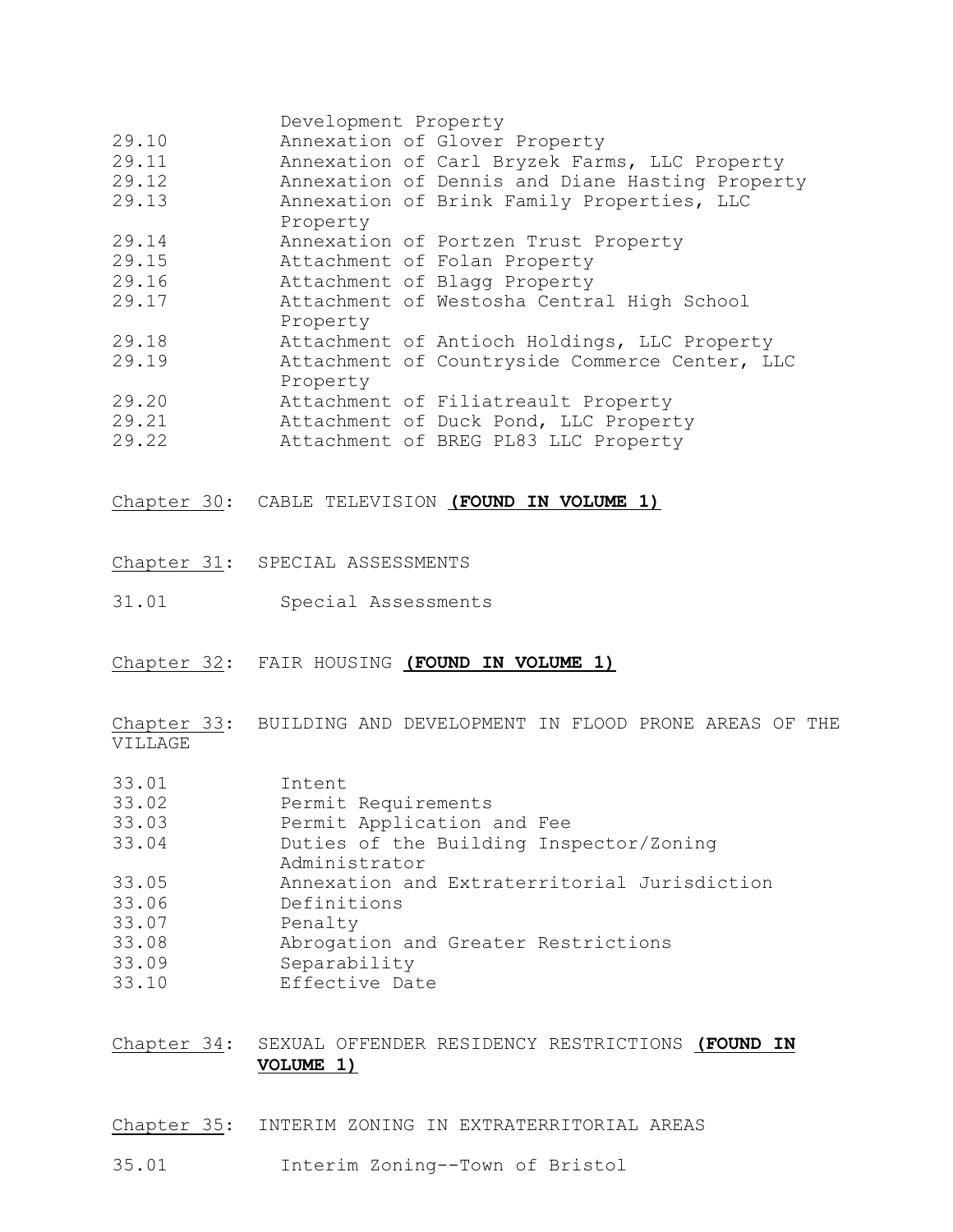35.02 Extraterritorial Zoning--Town of Salem

Chapter 36: PROPERTY MAINTENANCE CODE

| 36.01 | Title                                                                                            |
|-------|--------------------------------------------------------------------------------------------------|
| 36.02 | Definitions                                                                                      |
| 36.03 | General                                                                                          |
| 36.04 | Applicability                                                                                    |
| 36.05 | Powers and Duties of Building Inspector                                                          |
| 36.06 | Approval of Alternative Materials, Methods and<br>Equipment                                      |
| 36.07 | Violations                                                                                       |
| 36.08 | Notices and Orders                                                                               |
| 36.09 |                                                                                                  |
|       | Unsafe, Unfit for Occupancy, Unlawfully Occupied<br>and Vacant Substandard Structures and Unsafe |
|       | Equipment Subject to Closing as a Public Nuisance                                                |
| 36.10 | Standards for Securing Structures                                                                |
| 36.11 | Emergency Measures                                                                               |
| 36.12 | Razing Structures                                                                                |
| 36.13 |                                                                                                  |
|       | General Property Maintenance Requirements<br>Exterior Premises                                   |
| 36.14 |                                                                                                  |
| 36.15 | Exterior of Structures                                                                           |
| 36.16 | Interior of Residential Structures                                                               |
| 36.17 | Waste Collection and Removal and Recycling                                                       |
| 36.18 | Extermination                                                                                    |
| 36.19 | Light, Ventilation and Occupancy Limitations                                                     |
| 36.20 | Plumbing Systems Facilities and Fixture                                                          |
|       | Requirements                                                                                     |
| 36.21 | Mechanical and Electrical Facilities and Equipment                                               |
| 36.22 | Fire Safety Requirements                                                                         |
| 36.23 | Reinspection Fees                                                                                |
| 36.24 | Chronic Nuisance Property                                                                        |
| 36.25 | Outdoor Wood Furnaces                                                                            |
| 36.26 | Penalties                                                                                        |

Chapter 37: ORDINANCE NO. 382 SUPPLEMENTING ORDINANCE NO. 70- (1967); AUTHORIZING THE ISSUANCE AND AWARDING THE SALE OF \$1,500,000 SEWAGE REVENUE REFUNDING BONDS AND PROVIDING FOR THE PAYMENT OF SUCH BONDS AND OTHER DETAILS AND COVENANTS WITH RESPECT THERETO **(FOUND IN VOLUME 1)**

Chapter 38: LAND DIVISION

- 38.02 General Provisions
- 38.03 Land Division Procedures
- 38.04 Preliminary Plat
- 
- 38.06 Certified Survey Map
- 38.05 Final Plat<br>38.06 Certified S<br>38.065 Condominium 38.065 Condominium Plats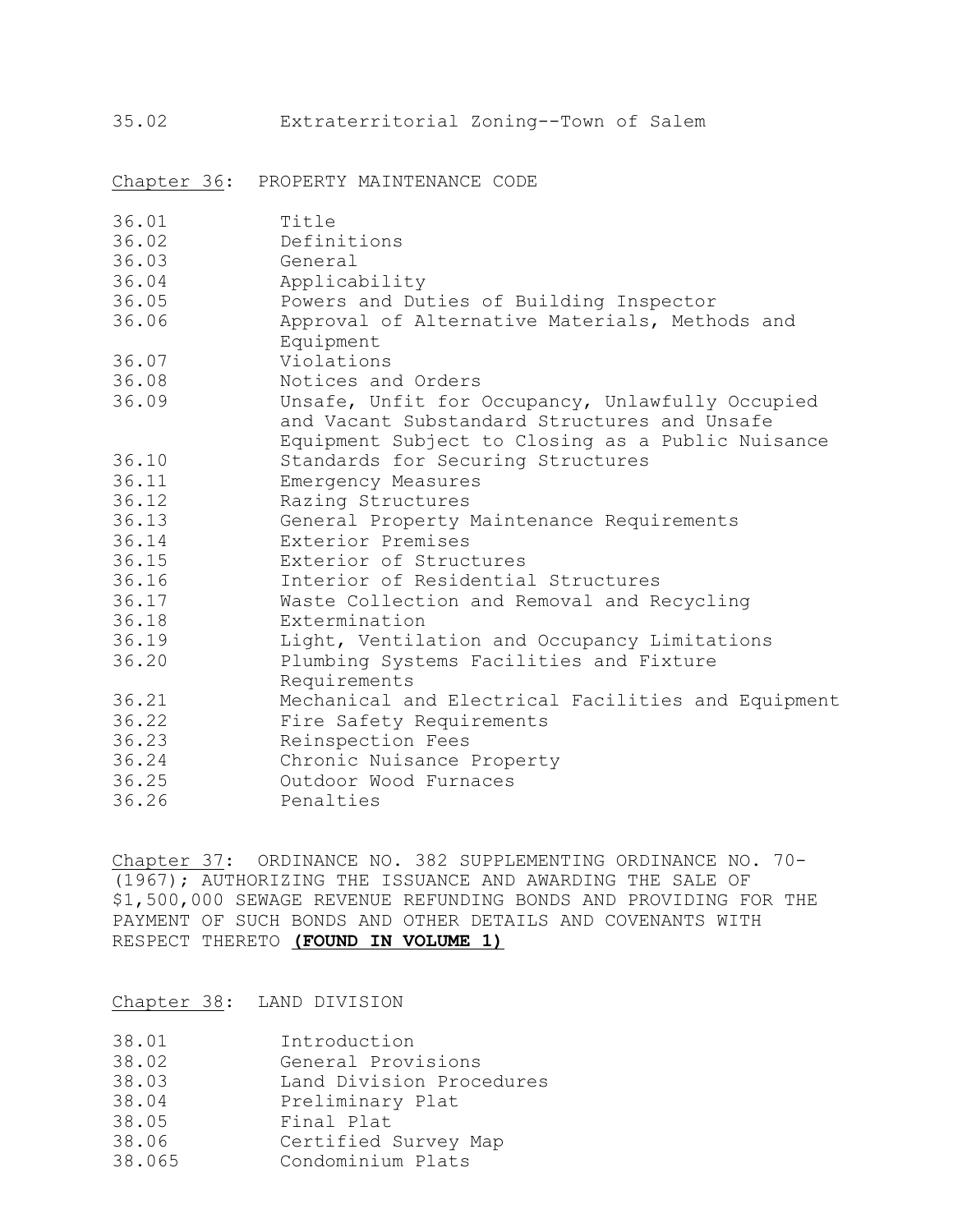- 38.07 Design Standards
- 38.08 Required Public improvements
- 38.09 Construction
- 38.10 Fees
- 
- 38.11 Definitions<br>38.12 Adoption and Adoption and Effective Date
- Chapter 39: AMERICANS WITH DISABILITIES ACT OF 1990 **(FOUND IN VOLUME 1)**
- Chapter 41: FLOODPLAIN ORDINANCE

| 41.01       | Statutory Authorization, Finding of Fact,<br>Statement of Purpose, Title and General<br>Provisions |  |  |  |  |  |
|-------------|----------------------------------------------------------------------------------------------------|--|--|--|--|--|
| 41.02       | General Standards Applicable to All Floodplain                                                     |  |  |  |  |  |
| 41.03       | Floodway District (FW)                                                                             |  |  |  |  |  |
| 41.04       | Floodfringe District (FF)                                                                          |  |  |  |  |  |
| 41.05       | General Floodplain District (GFP)                                                                  |  |  |  |  |  |
| 41.06       | Nonconforming Uses                                                                                 |  |  |  |  |  |
| 41.07       | Administration                                                                                     |  |  |  |  |  |
| 41.08       | Amendments                                                                                         |  |  |  |  |  |
| 41.09       | Enforcement and Penalties                                                                          |  |  |  |  |  |
| 41.10       | Definitions                                                                                        |  |  |  |  |  |
| Chapter 42: | FORESTRY MANAGEMENT                                                                                |  |  |  |  |  |
| 42.01       | Intent and Purpose                                                                                 |  |  |  |  |  |
| 42.02       | Definitions                                                                                        |  |  |  |  |  |
| 42.03       | Authority of Village Administrator                                                                 |  |  |  |  |  |
| 42.04       | Public Area Plantings                                                                              |  |  |  |  |  |
| 42.05       | General Rules and Regulations Regarding Trees and<br>Shrubs                                        |  |  |  |  |  |
| 42.06       | Damage to Trees and Shrubs                                                                         |  |  |  |  |  |
| 42.07       | Removal of Trees and Stumps                                                                        |  |  |  |  |  |
| 42.08       | Trees Infected with Destructive Diseases or                                                        |  |  |  |  |  |
|             | Insects that Constitute a Potential Threat or                                                      |  |  |  |  |  |
|             | Hazard to the Urban Forest; Nuisance Declared                                                      |  |  |  |  |  |
| 42.09       | Violations                                                                                         |  |  |  |  |  |
|             |                                                                                                    |  |  |  |  |  |

Chapter 43: COMPREHENSIVE PLAN

| 43.01 | Reserved |                                                   |  |  |
|-------|----------|---------------------------------------------------|--|--|
| 43.02 |          | Amendment to Comprehensive Plan-Adreani Property  |  |  |
| 43.03 |          | Amendment to Comprehensive Plan-The Paddocks, LLC |  |  |

Chapter 44: GOLF CARTS